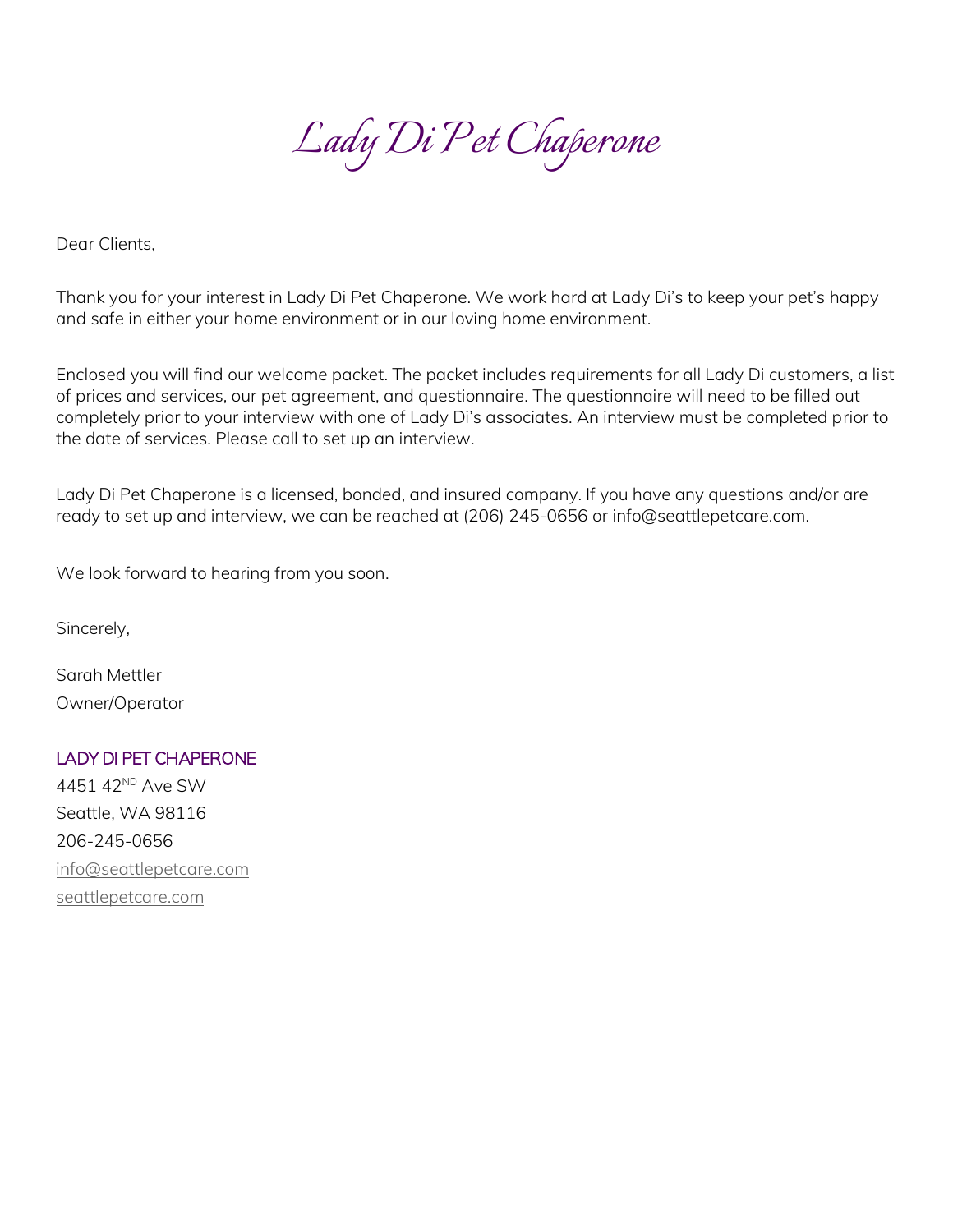*Lady Di Pet Chaperone*

# SERVICES AND PRICING

## **All Services are by Appointment Only**

# **DAYCARE**

- Daycare up to 12 hours \$35.00
- All late pick-ups will be billed at our boarding rate unless previously arranged.

### **PREPAID DAYCARE PACKAGES**

| $\bullet\,$ 15-day package (save \$3 per visit) $\,$     | \$480.00 |
|----------------------------------------------------------|----------|
| $\bullet$ 30-day package (save \$5 per visit) $^{\circ}$ | \$900.00 |

### **KENNEL-FREE BOARDING**

| • Extended care (overnight)                | \$60.00 |
|--------------------------------------------|---------|
| • Families with two or more dogs (per dog) | \$55.00 |

**DAILY HOME VISITS FOR DOGS** - Includes services for both your home and your pets, includes feeding and playtime for your dog(s).

| • Per visit for 1 or 2 dogs             | \$35.00 |
|-----------------------------------------|---------|
| • Additional fee for visits on holidays | \$25.00 |
| $\bullet$ Each additional dog           | \$7.00  |

**DOG WALKING** - Includes approx. 35 min of walk/playtime. Each additional walk on the same day will be charged the same price.

| • One dog under 40 lbs | \$30.00 |
|------------------------|---------|
| • One dog over 40 lbs  | \$35.00 |
| • Each additional dog  | \$7.00  |

## **DAILY VISITS FOR CATS**

| • Per visit for $1-3$ cats              | \$35.00 |
|-----------------------------------------|---------|
| • Additional fee for visits on holidays | \$25.00 |
| • Additional fee for more than 3 cats   | \$7.00  |
| • Fluids/Injection                      | \$10.00 |

## **EXOTIC ANIMALS**

Birds, reptiles, fish and small animals will be cared for by Paula Our Exotic Animal Specialist. Charges will be based on the type, number of animal(s) and services needed. This amount will be determined by Paula at the client's interview. Minimum charge will be \$30.00 per visit.

#### **ADDITIONAL SERVICES**

• \$10.00 per day if not enough food is provided for length of services.

### **HOURS OF OPERATION**

Monday – Friday 7:00am-7:00pm Saturday 10:00am-6:00pm Sunday 10:00am-3:00pm All services other than daycare are by appointment only. **No Drop off or pickup on New Year's Day, Memorial Day, 4th of July, Labor Day, Thanksgiving, Christmas.**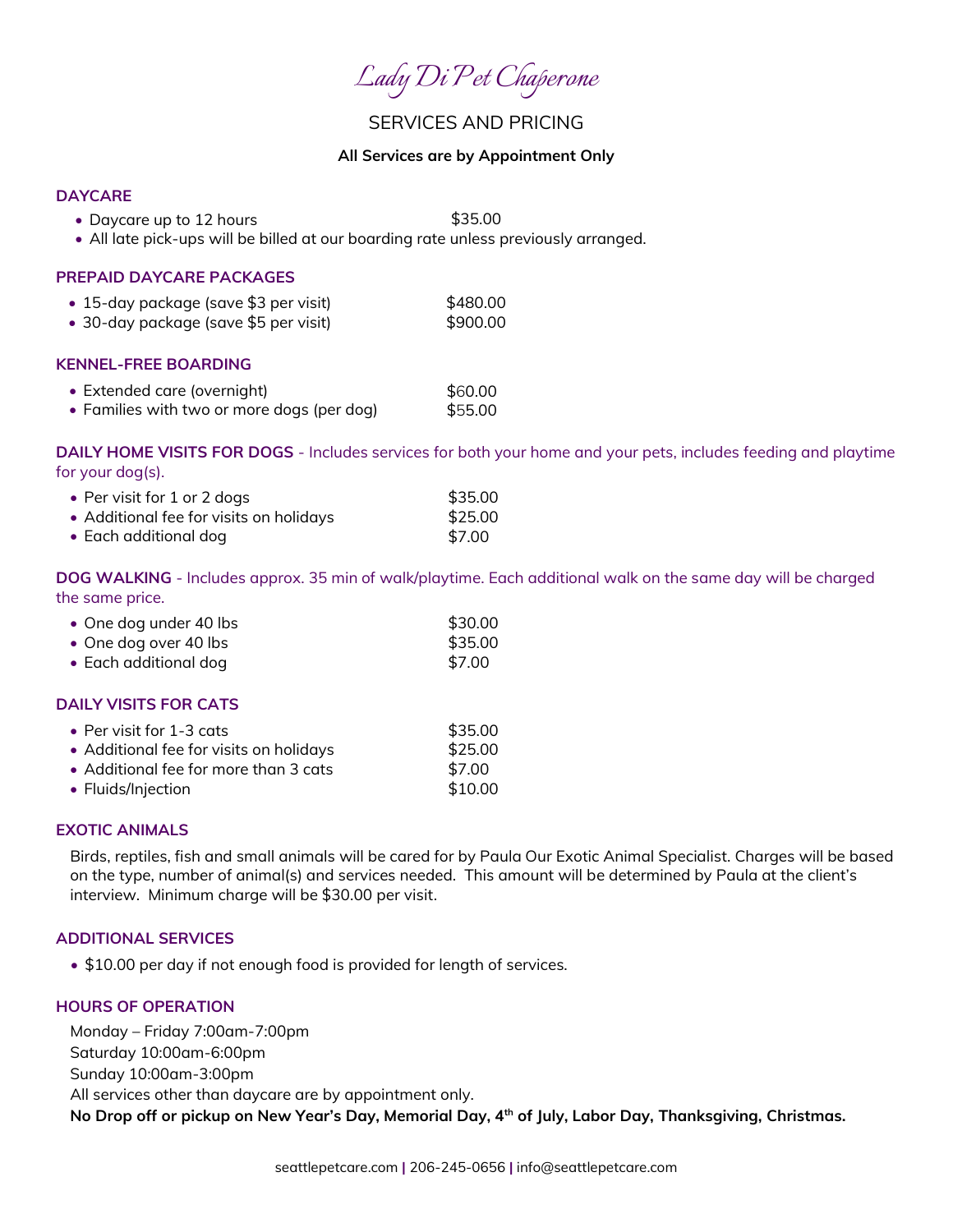*Lady Di Pet Chaperone*

# PET SITTING POLICIES

## **FOR ALL LADY DI CUSTOMERS**

- Please read over and complete the enclosed questionnaire before your pet's interview and evaluation. Once you have completed the questionnaire, please email to info@seattlepetcare.com. I will then contact you to set up a meet and greet. This form will remain on file for any future visits. Before your pet will be admitted to care, a **free** evaluation must be completed.
- **Hours of operation are Monday-Friday 7AM-7PM, Saturday & Sunday 10AM-6PM**. All weekend services are by appointment only. Please plan your drop off and pickup times accordingly, as these times will be **strictly enforced** Phone hours are 8AM - 6PM. No drop offs or pick-ups on New Year's Day, Memorial Day, 4th of July, Labor Day, Thanksgiving, Christmas.
- Reservations for care during the holidays must be made at least one week prior to holiday.
- Appointments for new client interviews/meet and greet are scheduled one day a week and after 6pm. Please plan to spend 25 minutes with us to discuss your pet's habits, preferences or special needs.
- After the initial evaluation, daycare visits do not require reservations; all other services do, and may be arranged by calling 206-245-0656 or by e-mailing info@seattlepetcare.com.
- **Payment for Lady Di Facility is due upon pickup**. Please make checks payable to Lady Di. Payment is due in advance if someone else is picking up your pet from Lady Di's. **Payment for in-home pet care is due in full before service is performed.**

## **FOR DOG CARE IN LADY DI FACILITY**

- For the safety of all pets we require proof of all vaccines at the time of the initial consultation. We also require that you present proof of inoculation against DHLPPC and Bordetella. If you cannot verify shot records you will be asked to reschedule your appointment. When you call in to schedule subsequent appointments, we will ask you for updated vaccination information.
- Fecal exam is required yearly proof from vet is required.
- We accept dogs of all sizes after an evaluation. All dogs must be neutered or spayed (exceptions are made for puppies who are waiting for an age appropriate time).
- All dogs must wear identification tags at all times.
- Please provide enough food for your pet's stay and mark all containers with your name. Additional charges will apply for food supplied by Lady Di.
- We require that all dogs be on an effective flea control regimen. All dogs will be physically inspected for fleas and/or ticks before they are brought into the Lady Di facility. No infested pets will be accepted.

## **FOR IN-HOME CAT CARE BY LADY DI**

Standard visit consists of: Fresh food and water, scoop or change litter as necessary, playtime and affection, collect mail and newspaper, water plants, adjust blinds and lighting. Pills, fluids and injections are available but depend on your cat's cooperation. All cats **must** be up to date on their shots unless they are indoor-only cats. At this time, Lady Di services only the West Seattle area.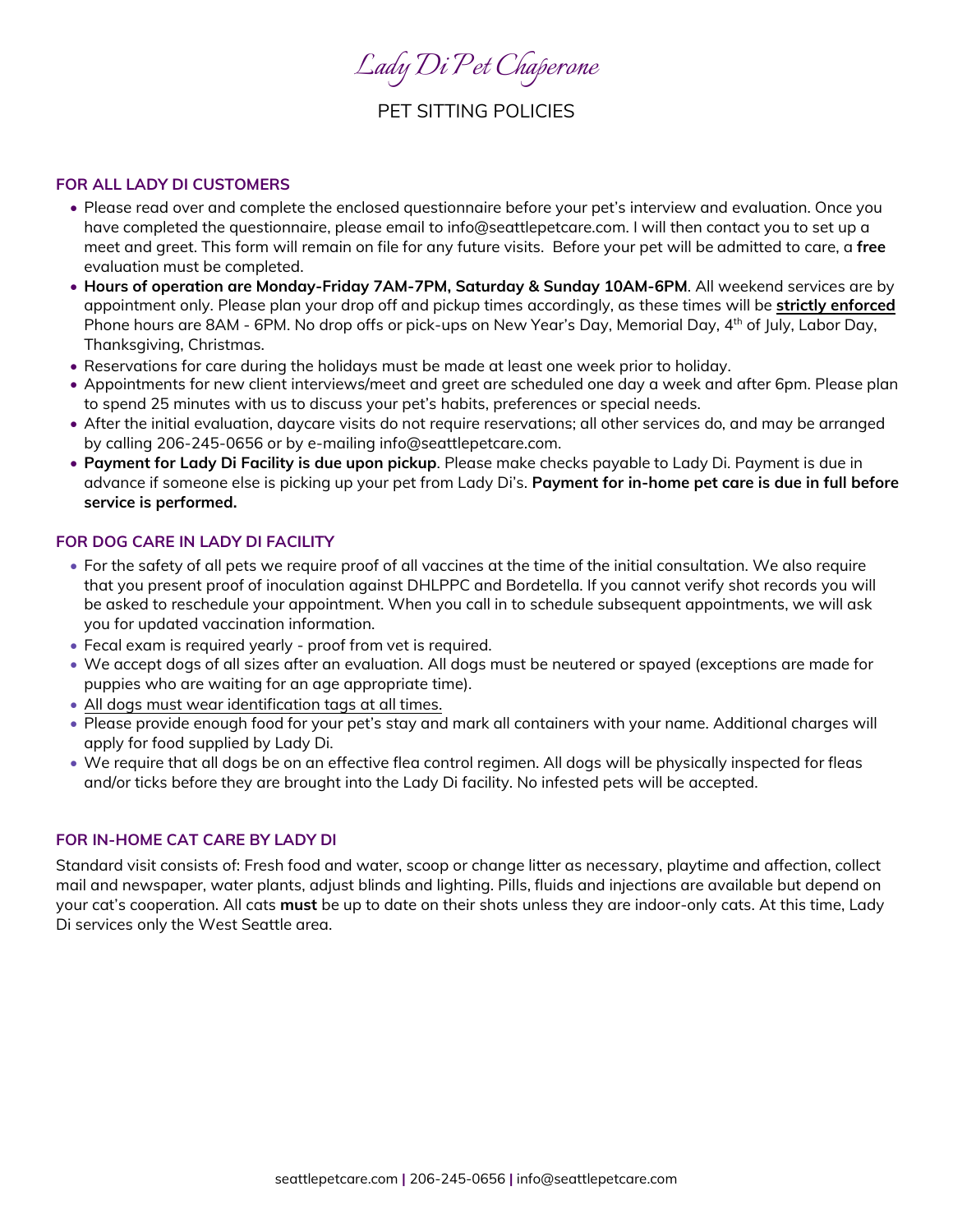

# AGREEMENT

- I understand and agree that in admitting my dog/cat to Lady Di Pet Chaperone, Lady Di Pet Chaperone has relied on my representation that my pet is in good health and has not harmed or shown aggressive or threatening behavior toward any person or any other animal.
- Lady Di Pet Chaperone makes every reasonable effort to protect animals in their care. However, in the event of a problem, I understand and agree that Lady Di Pet Chaperone and its staff will not be liable and I hereby release them of any liability of any kind arising from my dog/cat attendance and participation at the facility, in-home care or on errands or transport on owner's behalf. I thoroughly understand and accept these risks.
- I further understand and agree that any problem that develops with my dog/cat will be treated as deemed best by staff of Lady Di Pet Chaperone in their sole discretion, and I assume full financial responsibility for any and all expenses involved for my dog/cat in the case of illness or injury. However, I will make every effort to maintain responsibility for any harm caused by my dog/cat at Lady Di Pet Chaperone.
- I understand that Lady Di Pet Chaperone must maintain client confidentiality unless legally obligated to provide information, unless an owner gives permission.
- I agree to pay my entire bill according to Lady Di Pet Chaperone's payment policies.

**Lady Di Pet Chaperone accepts cash, local checks and all major credit cards.**

**I certify that I have read and understand this agreement. I agree to abide by the rules and regulations and accept all the terms, conditions, and statements of this agreement. I certify that all of the information given to Lady Di Pet Chaperone in this document is accurate to the best of my knowledge.**

Name (please print) \_\_\_\_\_\_\_\_\_\_\_\_\_\_\_\_\_\_\_\_\_\_\_\_\_\_\_\_\_\_\_\_\_\_\_\_\_\_\_\_\_\_\_\_\_\_\_\_\_\_\_\_

Signature \_\_\_\_\_\_\_\_\_\_\_\_\_\_\_\_\_\_\_\_\_\_\_\_\_\_\_\_\_\_\_\_\_\_\_\_\_\_\_\_\_\_\_\_\_\_\_\_\_\_\_\_\_\_\_\_\_\_\_\_\_ Date \_\_\_\_\_\_\_\_\_\_\_\_\_\_\_\_\_\_\_\_\_